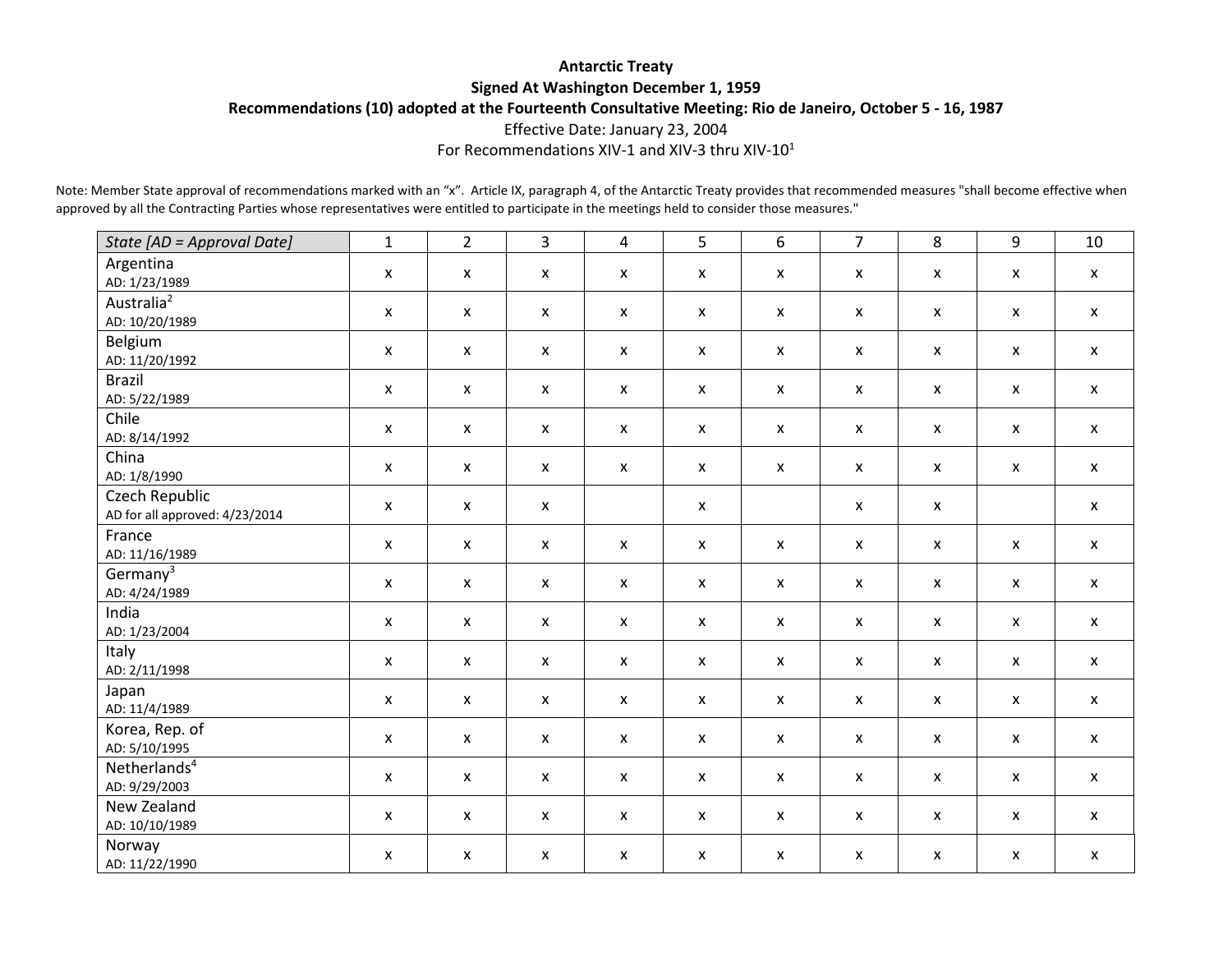## **Antarctic Treaty Signed At Washington December 1, 1959**

**Recommendations (10) adopted at the Fourteenth Consultative Meeting: Rio de Janeiro, October 5 - 16, 1987**

Effective Date: January 23, 2004

For Recommendations XIV-1 and XIV-3 thru XIV- $10^1$ 

| State [AD = Approval Date]                    | $\overline{\phantom{a}}$ | $\overline{2}$ | 3 | 4 | 5 | 6 | $\overline{ }$ | 8 | 9 | 10 |
|-----------------------------------------------|--------------------------|----------------|---|---|---|---|----------------|---|---|----|
| Poland<br>AD: 10/5/1989                       | X                        | X              | X | X | X | X | X              | X | X | X  |
| Russia<br>AD: 2/3/1989                        | X                        | X              | X | X | X | X | X              | X | X | X  |
| South Africa<br>AD: 11/4/1988                 | X                        | X              | X | X | X | X | X              | X | x | X  |
| Spain<br>AD: 2/3/2003                         | X                        | X              | X | X | X | X | X              | X | X | X  |
| United Kingdom<br>All except XIV-2: 4/27/1995 | X                        |                | X | X | X | X | X              | X | x | X  |
| <b>United States</b><br>AD: 6/27/1988         | X                        | X              | X | x | X | X | X              | X | x | X  |
| Uruguay<br>AD: 10/10/1989                     | X                        | X              | X | X | X | X | X              | X | X | X  |

## Notes

- 1. The date of the Government's approval is considered to be the date of that Government's notification of such approval to other Governments, unless stated otherwise therein. If the notification states that the Government had approved the Measure on an earlier date; that date is listed as the date of the Government's approval.
- 2. Contact with reference to XIV-3, guideline 7:

The Director Antarctic Division, Department of the Arts, Sport, the Environment, Tourism and Territories, Channel Highway, Kingston, Tasmania 7050, Australia.

- 3. Prior to unification, the German Democratic Republic approved all the recommendations of the Fourteenth Meeting on August 23, 1988.
- 4. For the Kingdom in Europe, the Netherlands Antilles and Aruba. The notification includes the following: "With reference to Decision 3 of ATCM XXV, the recommendations/measures which have become obsolete (listed in Annex A of this Decision) [Recommendation XIV-9] do not require further action by the Parties and as a consequence do not need approval."